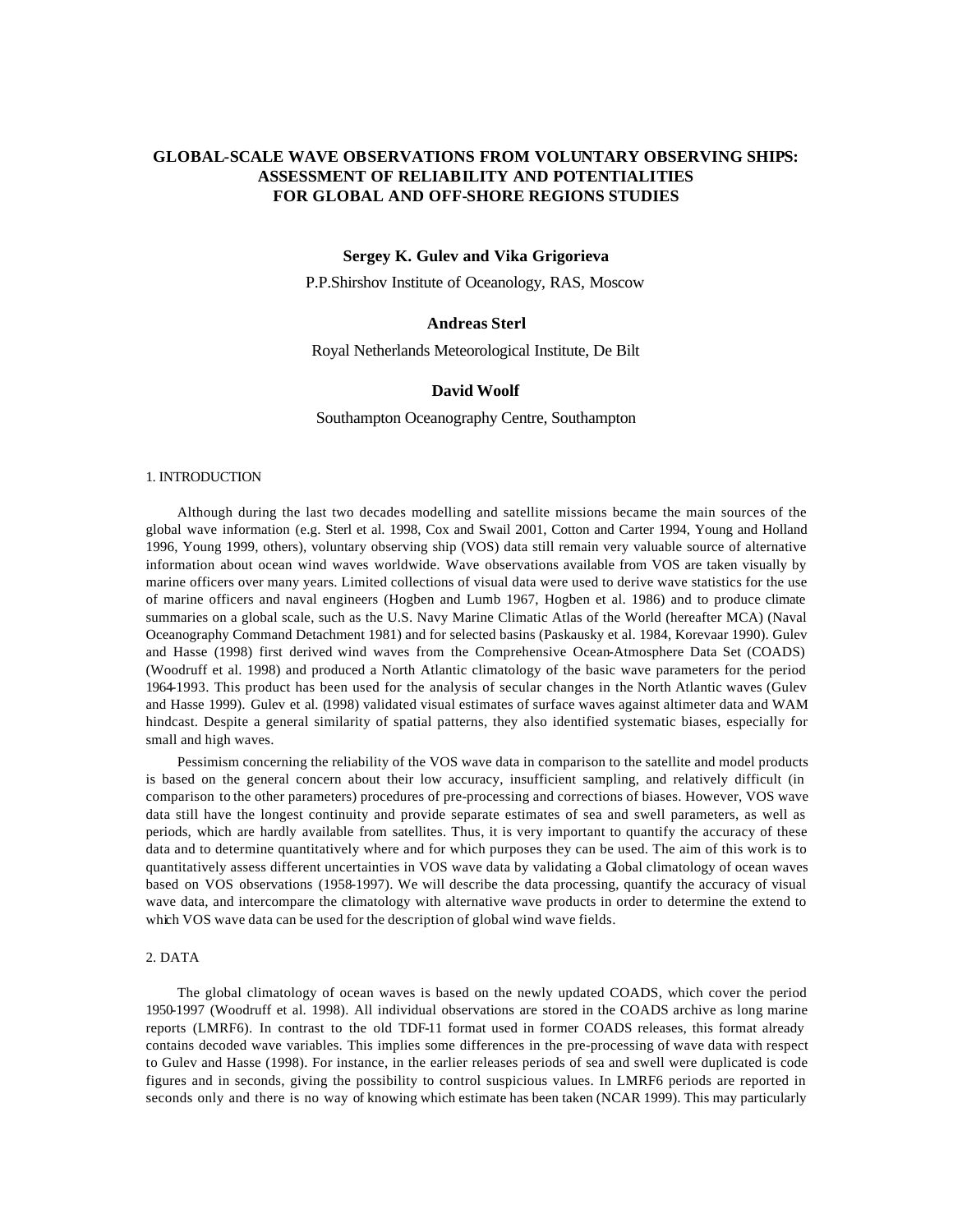affect swell periods, whose codes were changed in 1968, but this change was not accepted simultaneously by all nations and owners of marine carriers, resulting in an overestimation of swell periods for 1969. From the LMRF6 reports we extracted the basic meteorological variables as well as visually observed heights, periods, directions of wind sea and swell. The coding precisions are 0.5 m for heights, 1 sec for periods and 10 deg for the directions.

Global distribution of sampling density for wind wave observations is quite typical for the other basic meteorological variables (e.g., da Silva et al. 1994, Josey et al. 1999). The highest sampling density is associated with the main shipping routes. The most poorly sampled regions are located in the Southern Ocean, where there are boxes having less than 5 observations per month during the 48-year period. According to Gulev and Hasse (1998) the visible presence of wave information in COADS appears in 1963. However, the re-processed COADS (Woodruff et al. 1998) shows a considerable increase of the number of wave data for the earlier years. In comparison to the earlier releases there is a 20 to 40% increase of the number of observations for the period from the 1960s to the 1990s and a nearly doubling in the late 1950s. If we compare the number of wave observations with the other VOS parameters, wave observational density is 10 to 30% higher than that for surface humidity, which is one of the least frequently parameters observed, and just 20% smaller than that for wind speed. Thus, at least from the viewpoint of sampling density, a global analysis of wave parameters from VOS has the same level of uncertainty as for the other basic meteorological variables.

#### 3. METHODS OF DATA PRE-PROCESSING AND CORRECTIONS OF BIASES

Visual wave observations available from VOS are influenced by a number of random and systematic uncertainties which arise from the inaccuracy of observational techniques and the coding system. Thus, visual wave estimates have to be carefully pre-processed and validated before further climatological assessments. In order to validate visual estimates against instrumental measurements, which usually report estimates of significant wave height (SWH), SWH has to be derived from sea and swell heights, reported separately in VOS. Traditionally, SWH is derived from estimates of wind sea and swell using the formula of Hogben (1988), which follows from the definition of SWH:

$$
SWH = (h_w^2 + h_v^2)^{1/2}, \tag{1}
$$

where  $h_w$  and  $h_s$  are the wind sea and swell heights respectively. However, comparisons with instrumental measurements (Wilkerson and Earle 1990, Gulev and Hasse 1998) show that it tends to overestimate the observed SWH by several tens of centimeters. Wilkerson and Earle (1990) recommended to use the higher of the two estimates as an alternative estimate of SWH:

$$
SWH = max [h_w, h_s]. \tag{2}
$$

Although this formula does not have a strong theoretical background, it gives the least biased results in the subtropics and in offshore regions. This may be explained by a possible overestimation of sea and swell heights by the observers in the case when sea and swell propagate in considerably different directions. However, an intercomparison with measurements in mid latitudes showed a tendency of (2) to underestimate SWH. Barratt (1991) proposed a combined approach, suggesting to apply (1) when sea and swell are within the same 45° directional sector, and (2) in all other cases. Analysing different directional sectors, Gulev and Hasse (1998, 1999) found that the optimal directional sector is  $30^{\circ}$ . Thus, the formulation for SWH applied in this study is:

$$
SWH = \begin{cases} (h_w^2 + h_s^2)^{1/2}, & [dir_{sea}, dir_{swell}] \in 30^\circ sector \\ max[h_w, h_s], & [dir_{sea}, dir_{swell}] \notin 30^\circ sector \end{cases}
$$
 (3)

Estimates of climatological differences between different SWH estimates, computed for the period 1958-1997 (not shown), indicate that the largest negative deviations of estimate (3) from (1) as well as the largest positive deviations between (1) and (2) occur in mid latitudes, where the absolute magnitudes of the deviations range from 0.2 to 0.4 m in January. The largest absolute differences for July are observed in the Southern Ocean (from 0.1 to 0.3 m).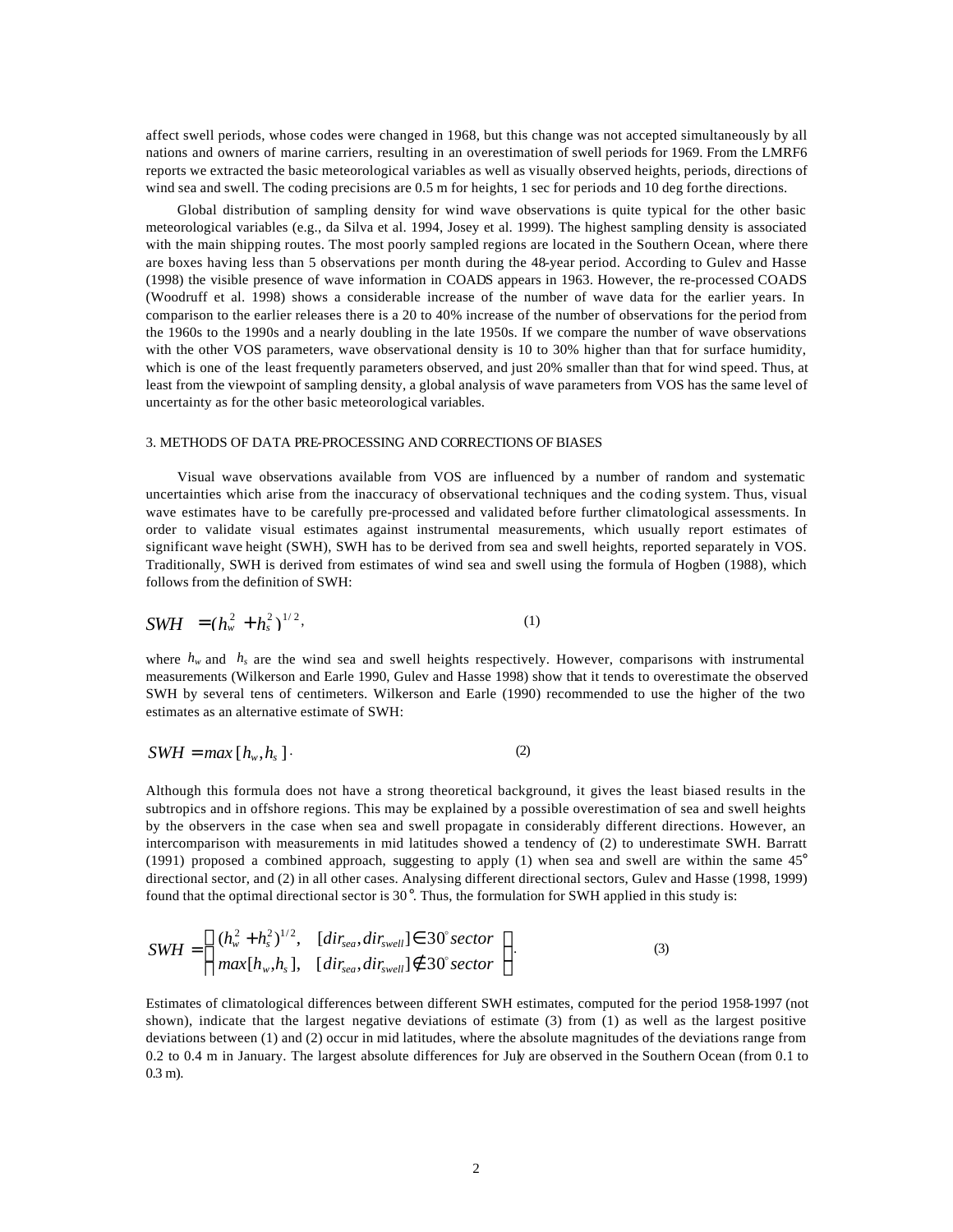A systematic overestimation of small waves in VOS results from the use of the code figure "1" for coding all waves smaller than 0.5 m in COADS. All wave heights coded as "1" in fact range between 0 and 0.5 m, but in the COADS LMR they are decoded as a single height of 0.5 m. We used instrumental data from NDBC buoys to compute 2-dimensional frequency distributions of the wind speed and wave height for small waves (Gulev et al. 2002). For the comparison we selected more than 350 VOS data which reported a wave height of 0.5 m (i.e., were coded as "1") and were sampled simultaneously with buoy measurements within a radius of 50 km. They are primarily located in the Gulf of Mexico and in the subtropical Atlantic. Analysis of the 2-dimensional probability density distributions of wind speed and wave height from the buoy measurements for the wind speed allowed us to derive a correction procedure. The corrected sea height, reported with the code figure "1", reads:

#### $h_s = 0.5 - exp(-0.658V),$  (4)

where 1.2≤*V*≤6 m/s is the wind speed. This formula allows us to correct small sea heights with an accuracy better than 20%.

Separation between sea and swell in VOS observations has been tested according the method of Gulev and Hasse (1999), who computed joint probability distributions of wave height and wind speed for both wind sea and swell and overplotted these distributions by the JONSWAP curves, representing wave height as a function of wind speed and duration (Carter 1982). We computed joint distributions of wave height and wind speed for different regions and excluded all wind seas which were not captured by the JONSWAP curve corresponding to 24 hours duration, and all swells which were captured by the JONSWAP curve of 4 hours. The portion of the omitted reports varies from 0.1 to 3% of the wave reports. Local maxima occurred in the North Atlantic and North Pacific mid latitudes and in the Southern Ocean, where sea and swell directions are close to each other. The retained data were analysed with respect to the wave age, resulting in the elimination of an additional 0.05 to 1.5% of the observations.

Wave periods are known to be systematically underestimated in visual VOS data. One of the reasons for this underestimation is that it is difficult to distinguish periods when sea and swell propagate in the same direction, especially if the observational techniques are not properly applied (Gulev et al. 2002). Another possible reason is an improper computation of the true wave period and direction from the relative estimates (Gulev 1999, Gulev et al. 2001). Following the definition of zero-up-crossing period (Skorosz and Challenor 1987) we estimated the resultant period as the period reported for the higher of the two components (wind sea and swell). *Gulev and Hasse* [1998], fitting the distributions of SWH and dominant periods (*h*|*p*) for the locations of NDBC buoys and ship recorders in the North Atlantic, developed an empirical method for the correction of *individual* observations of periods. This method was applied to correct sea and swell periods in this study. The corrections range from 0.4 s to 1.5 s with maxima of 0.9 to 1.5 s in subtropical regions. In the mid latitudes of the North Atlantic and North Pacific the corrections are between 0.4 and 0.9 s in winter and 10-20% higher in summer.

### 4. A GLOBAL CLIMATOLOGY OF WAVE PARAMETERS

The pre-processed and corrected individual visual wave observations were used for the production of a wave climatology. Monthly fields of sea and swell heights and periods as well as of SWH, resultant period and characteristics of directional steadiness were computed for the 40-year period 1958 to 1997 on a global  $2^{\circ}$  by  $2^{\circ}$ grid, including all marginal and semi-enclosed seas. For 2-degree monthly averaging we applied 4.5σ limits for the trimming of wave parameters. For the spatial interpolation into unsampled locations we used the modified method of local procedures (Akima 1970) in combination with 2-dimensional Lanczos filtering (Lanczos 1956, Duchon 1979). The whole climatology, including all wave parameters, can be found on our web-site at *http://www.sail.msk.ru/projects/waves/ATLAS\_CD/Index.htm*. Here we present only most important features in order to provide background for the further validation.

Figure 1 shows charts of climatological significant wave height for January and July. In January, the highest SWH of 4.2 to 4.5 m is observed in the midlatitudinal North Atlantic. The smallest SWH (less than 1.5 m) is observed in the western Atlantic and western Pacific equatorial regions and in the Indonesian Seas. In July a considerable increase of SWH up to 4-4.5 m is observed in the South Atlantic and South Indian Ocean. The local maximum in the Arabian Sea shows values of 4.5 m. In the South Pacific SWH grows to 3.5-4 m between 35°S and 40°S, but does not indicate a significant increase south of 40S°. The highest January dominant periods (not shown) in the Northern Hemisphere mid latitudes range from 9 to 10 s. In the South Atlantic and South Indian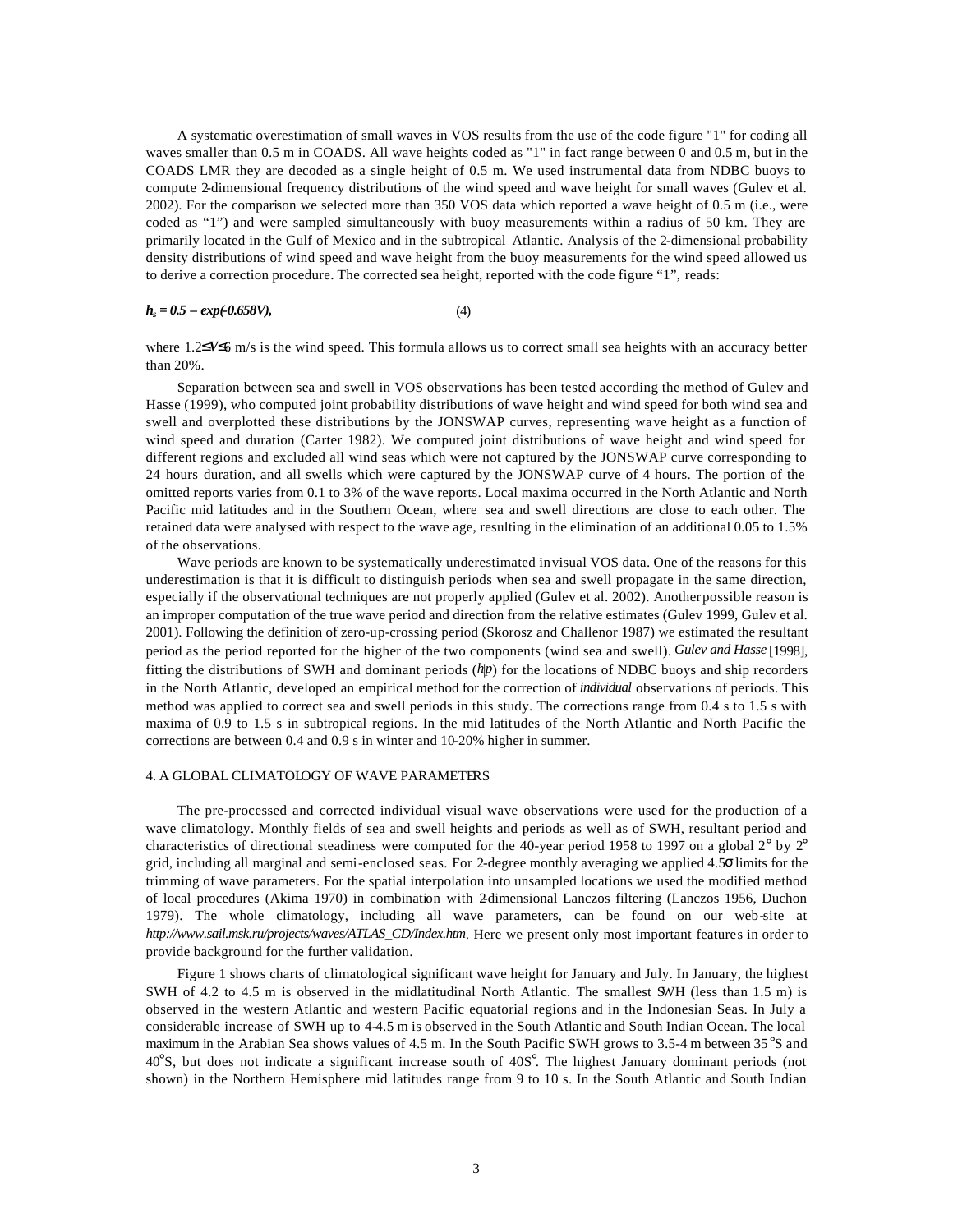Ocean the highest January dominant periods are from 7 to 9 s. In July there is an increase of the period values in the South Hemisphere to 9-10 s with local maxima in the Indian Ocean, southeast Atlantic and southwest Pacific.





**Figure 1**. Climatological charts of the heights (m) of SWH in January (AC) and July (B).

## 5. VALIDATION OF CLIMATOLOGY AND ESTIMATION OF ERRORS AND UNCERTAINTIES

Random observational errors of wave variables were estimated using the semi-variagram approach (Kent et al. 1999, Lindau 1995). In this method the differences between measurements taken simultaneously on different ships is considered as a function of ship-to-ship distance. It is then extrapolated to zero distance, at which natural variability does not contribute to the total variance. Therefore, the latter should represent only the error variance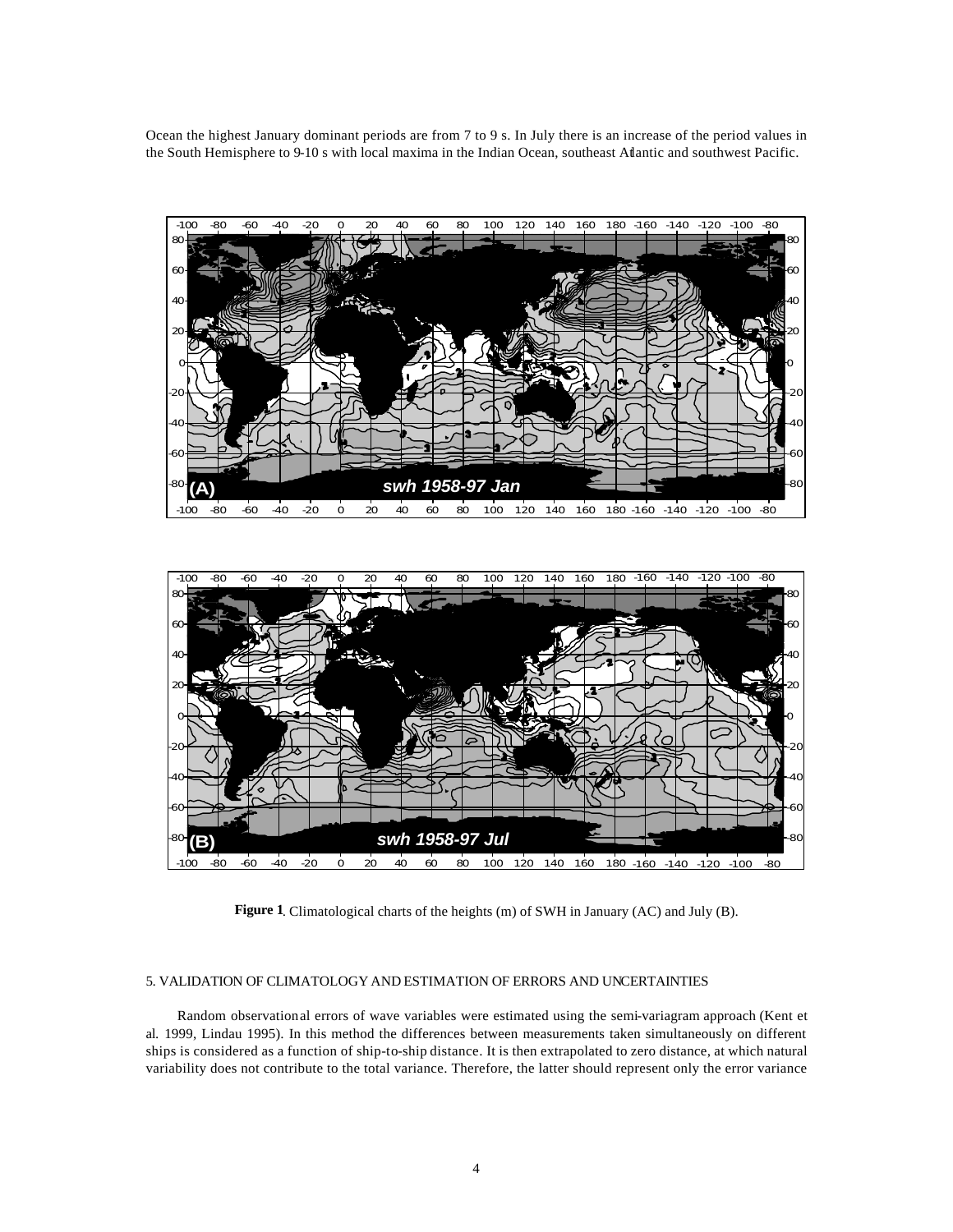$\sigma_0^2$ , which has to be divided by two to get the squared measurement error  $\epsilon_m^2 = \sigma_0^2/2$  [*Lindau* 1995]. A polynomial fit is used to extrapolate the error to zero distance.

Figures 2,3 show random observational errors in heights of sea and swell for  $20^{\circ} \times 20^{\circ}$  boxes for the World Ocean for different months of the year. For wind sea observational errors range from 5 to 20% of the mean values and vary from several centimeters to several decimeters. The highest values of 0.8 to 1 m are found in the north and south mid latitudes of the Atlantic and Pacific in winter. For swell height the largest observational errors exceed 1.5 m in the mid latitudes of the South Indian Ocean and South Pacific, where the absolute maximum of 2.06 m is found. The smallest errors of less than 0.5 m are observed in the tropics and equatorial area. For most locations random observational uncertainties of the wind sea periods (not shown) vary from 1 to 2 s (20 to 35% of the mean values). Typical observational errors of the swell periods (not shown) are from 2 to 2.5 s, that is usually less than 30% of the mean values. The largest errors in the swell and dominant periods are observed in the Southern Ocean, where they exceed 3 s. Thus, random observational errors in basic wave variables are usually smaller than 20-30% of the mean values, except for some poorly sampled areas, where the relative error can reach 50%.

| $-100$<br>-80<br>-60          | $-40$                         | $-20$<br>Ω          |              | 20            | 40               | 60                      | 80           | 100 120      |              | 140                         | 160                         |                 |              | 180 -160 -140 -120 -100 -80 |               |               |     |
|-------------------------------|-------------------------------|---------------------|--------------|---------------|------------------|-------------------------|--------------|--------------|--------------|-----------------------------|-----------------------------|-----------------|--------------|-----------------------------|---------------|---------------|-----|
| 80                            |                               | 73                  | 0.62         | 0.75          |                  |                         |              |              |              |                             |                             |                 |              |                             |               |               |     |
| 60                            |                               | - 0.25              |              | $-0.23$       | 70.74            |                         |              |              |              |                             |                             |                 |              |                             |               |               |     |
|                               | 0.98<br>0.78<br>0.15<br>0.18  | 0.7序<br>0.13        | ക്ഷ<br>0,15  | 0.34<br>0.262 |                  |                         |              |              |              | $0.70 - 0.48$<br>0.14/10.17 | 0.74<br>0.17                | 0.54<br>0.23    | შ.97<br>0.23 | 0,00<br>0.09                |               | ħ             |     |
| 40<br>0.62<br>0.63            | 0.76<br>0.66                  | 0.57                | 0.69         | 70.09         | 0.39             |                         |              | 0.80         | 0.98         | 0.59                        | 0.86                        | 0.86            | 0.63         | 0.65                        | 0.47          | 0.63          |     |
| 6.13<br>:0.11<br>20           | 0.15<br>0.13                  | 0.06                | 0.10         | 0.11          | o Yu             |                         |              | 0.24         | 0.10         | 0.13                        | 0.22                        | 0.07            | 0.13         | 0.11                        | digo          | ro 131        |     |
| 0.60                          | 0.54<br>0.50                  | 0.45                | 0.51         |               |                  | 0.45                    | 0.47         | 0.57         | Ł0.40        | 0.56                        | 0.24                        | 0.47            | 0.64         | 0.59                        | 0.50          | 59            | ₩20 |
| TO 10<br>0.12<br>0.26         | 0.09<br>0.17                  | 0.07                | 0,13         | R             | 0 <sup>n</sup> 3 | 0.13<br>0.46            | 0.12.        | NO.11        | 06           | 0.17                        | 0.19                        | 0.20            | 0.19         | 0.15                        | 0.10          | 0.12          | ∩   |
| 0.43<br>0.14<br>0.18          | 0.53<br>0.10                  | 0.37<br>0.00        | 0.38<br>0.09 |               | 0.65<br>0.46     | 0.16                    | 0.52<br>0.23 | 0.29         | 0.24         | ,67<br>10.19                | 0.28<br>0,42                |                 |              | 0.52<br>0.08                | 0.12<br>0.19  | 0.26<br>0.14  |     |
| -20<br>0.60<br>0.52           | 0.76<br>0.42                  | 0.58                | 0.46         | 0.50          | 0.62             | 0.35                    | 0.46         | 0.52         | 0.45         | 0.3                         |                             | 1.08            | 0.52         | 0.28                        |               | 0.52          | -20 |
| 0.05<br>0.18<br>-40           | 0.20<br>17                    | 0.31                | 0.07         | 0.13          | 0.14             | 0.26                    | 0.20         | 0.18         | 0.221        | 0.16                        |                             | 0.33            | 0.41         | 0.25                        |               | 0.05          |     |
| Ø.34<br>0.70<br>0.19<br>ödé2  | 0.81<br>0.47<br>0.22<br>0.24  | 0.62<br>0.41        | 0.87<br>0.32 | 0.44<br>0.49  | 0.65<br>0.34     | 0.41<br>0.43            | 0.30<br>0.39 | 0.14<br>0.28 |              |                             | $\overline{\alpha}$<br>0.28 |                 |              | 0.51<br>0.08                |               | 0.70<br>0.19  |     |
| -60<br>$0.3^{\circ}$          |                               |                     | 0.45         |               | 0.88             | 0.48                    |              |              |              | $0.72 \cdot 0.34$           |                             |                 |              |                             |               |               |     |
| æ                             |                               |                     | 0.25         |               | 0.30             | 0.48                    |              |              | 0.50         | 0.30                        |                             |                 |              |                             |               |               |     |
| $-80(A)$                      |                               | obs<br>$\mathbf{e}$ | rror:        | $\mathbf{u}$  | win              | d<br>sea                |              | 1958.        | 97           | lan                         |                             |                 |              |                             |               |               | -80 |
| -80<br>-60<br>-100            | $-40$                         | $-20$<br>O          |              | 20            | 40               | 60                      | 80           | 100          | 120          | 140                         | 160                         | 180 - 160 - 140 |              |                             | $-120$        | $-100$        | -80 |
|                               |                               |                     |              |               |                  |                         |              |              |              |                             |                             |                 |              |                             |               |               |     |
| $-100$<br>-80<br>-60          | $-40$                         | $-20$<br>O          |              | 20            | 40               | 60                      | 80           | 100 120      |              | 140                         | 160 180                     |                 | $-160$       | -140                        | -120 -100 -80 |               |     |
| 80                            |                               | 06                  | 0.88         | 0.72          |                  |                         |              |              |              |                             |                             |                 |              |                             |               |               |     |
|                               |                               | -0<br>33            | 0.44         | $0.34 + 0.88$ |                  |                         |              |              |              |                             |                             |                 |              |                             |               |               |     |
| 60<br>0.96                    | 0.60<br>1.35                  | Æ                   | ര്ജ്ജ്       | 0.78          |                  |                         |              | ◢            |              | 1.026, 0.91                 | 1.07                        | 0.63            | 1.20         | 25                          |               |               |     |
| 40                            | 0.25<br>0.22                  | $0.24^{n}$          | 9.33         | $\bf{0}$      | Œ                |                         |              |              | 0.24         | 50.23                       | 0.25                        | 0.29            | 0.19         | 0.24                        |               | ТŦ            |     |
| 0.88<br>0.77<br>lo.15<br>0.15 | 1.21<br>1.09<br>0.29<br>0.15  | 1.00<br>0.12        | 0.04<br>0.17 | 670<br>0.1    | 0.47<br>o.co     |                         |              | 1.00<br>0.26 | dh,<br>0.14  | 0.89<br>0.14                | 1.25<br>0.21                | 1.20<br>0.19    | 1.07<br>0.12 | 0.90<br>0.23                | 0.77<br>0.23  | 0.77<br>16 15 |     |
| 0.88                          | 0.73<br>0.68                  | (0.81)              | 0.84         |               | 0.69             | $0.5^{\circ}$           | 0.70         | 0.82         | 10.68        | 0.84                        | 0.67                        | 1.08            | 1.11         | 0.52                        | 0.57          |               | 20  |
| 0.19<br>0.17<br>о             | 0,22<br>0.26                  | 0.11                | 0.41         |               | 0.17             | 0.21                    | P 0.23       | 0.08         | 9.12         | 0.24                        | 0.35                        | 0.43            | 0.37         | 0.26                        | 0.18          | 0.17          | о   |
| 0.69<br>0.61                  | 0.61                          | 0.52                | 0.62         | Ţ.            | 0.53             | 0.63                    | 1.21         |              |              | 0.75                        | 1.24                        | $\blacksquare$  |              | 0.48                        | 0.30          | 0.69          |     |
| 0.30<br>0.29<br>-20<br>1,31   | 0.11                          | 0.23                | 0.26         |               | 0,22<br>0.93     | 0.22                    | 0.32         | 0.32         | 0.43         | 10.35                       | 0.35                        |                 |              | 0.27                        | 0.25          | 0.30          | -20 |
| 1.10<br>0.21<br>0.28          | 1.00<br>0.67<br>-0.36<br>0.46 | 0.65<br>0.33        | 0.86<br>0.14 | 0.96<br>0:21  | 0.29             | 1.52<br>0.85            | 0.69<br>0.23 | 1.23<br>0.29 | 0.70<br>0.39 | 0.65<br>0.32                |                             | 0.34<br>0.40    | 0.75<br>0.49 | 0.60<br>0.49                |               | 1.10<br>0.21  |     |
| -40<br>.Q2<br>1.37            | 1.23<br>0.69                  | 0.60                | 0.45         | 0.85          | 1.51             | 0.31                    | 0.52         | 0.66         |              |                             | 0.86                        |                 |              | 1.38                        |               | 1.37          |     |
| 0.42<br>-60                   | 0.55<br>0.63                  | 0.35                | 0.30         | 0.77          | 0.49             | 0.43                    | 0.53         | 0.24         |              |                             | 0.51                        |                 |              | 0.18                        |               | 0.42          | -60 |
| 0,50<br>₩,                    |                               |                     | 0.48<br>0.41 |               | 1.22<br>0.42     | 50<br>$0.\overline{2}3$ |              |              | 1.24<br>0.52 | 0.71<br>0.40                |                             |                 |              |                             |               |               |     |
| -80 (B)                       |                               | obs                 | er           | rors          | in               | swe                     |              | '58          |              | an                          |                             |                 |              |                             |               |               | -80 |

**Figure 2**. Random observational errors (upper numbers) and uncertainties in random observational errors (lower numbers) (m) in wind sea height (A) and swell height (B) in January.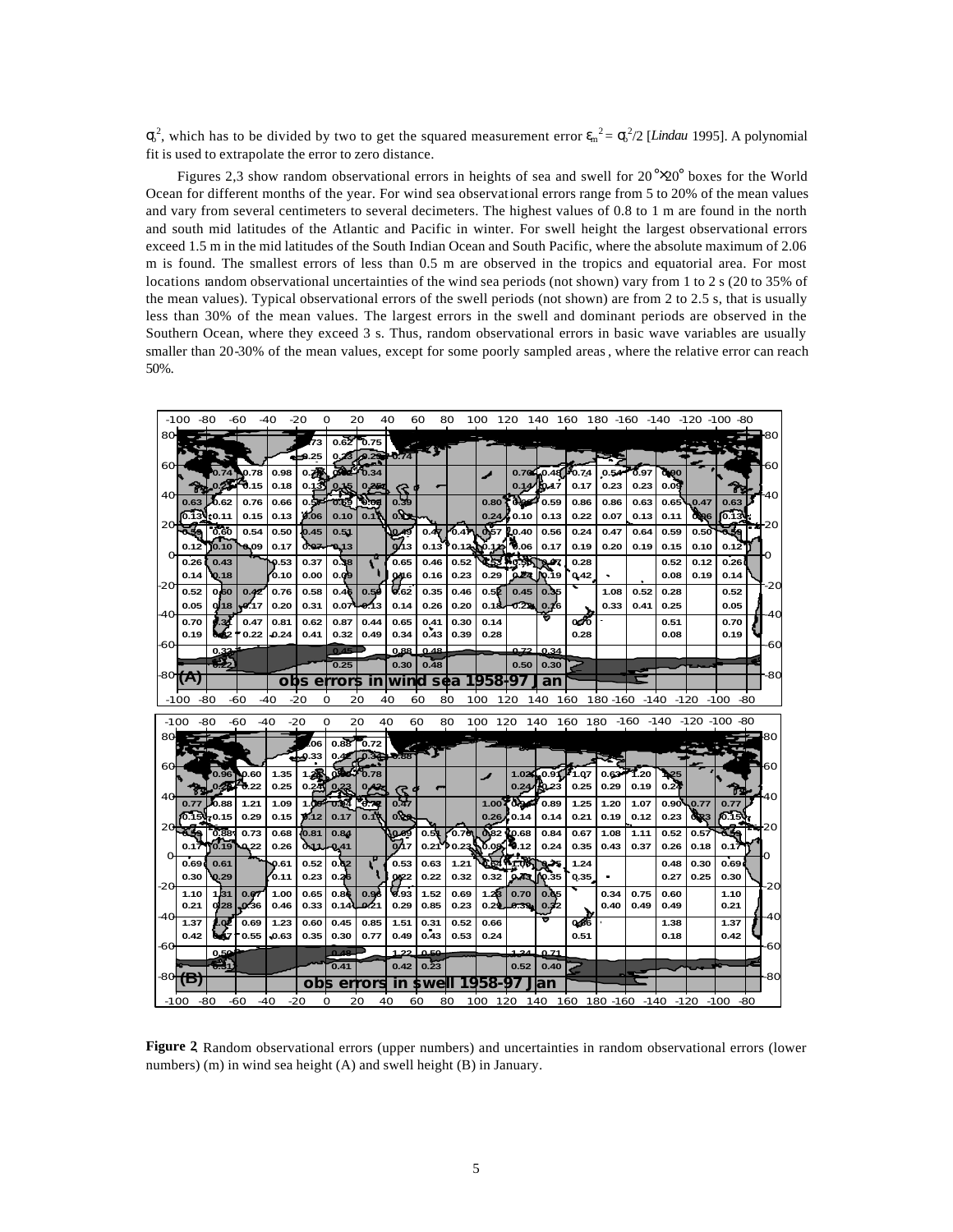|      | $-100$<br>-80    |                 | -60          | -40          | -20              | o                 | 20                | 40           | 60              | 80           | 120<br>100        |               | 140<br>160                       |                       |              |                         |              |              | 180 -160 -140 -120 -100 -80 |       |
|------|------------------|-----------------|--------------|--------------|------------------|-------------------|-------------------|--------------|-----------------|--------------|-------------------|---------------|----------------------------------|-----------------------|--------------|-------------------------|--------------|--------------|-----------------------------|-------|
| ഌ    |                  |                 |              |              | 52               | 0.48              | ზ.44              |              |                 |              |                   |               |                                  |                       |              |                         |              |              |                             | -80   |
|      |                  |                 |              |              | -0.13            | 0.06              | 0.14              |              |                 |              |                   |               |                                  |                       |              |                         |              |              |                             |       |
| 60   | 0.67             | 0.45            | 0.41         | 0.53         | 0.4 <sup>2</sup> | ober <sup>2</sup> | 0.28              |              |                 |              | s                 |               | $0.56C$ <sub>0.40</sub> $P$ 0.46 |                       | 0.58         | 0.50                    | 0,43         |              | 0.67                        | 60    |
|      | 0.09             | 0.15            | 0.10         | 0.08         | 0.08             | 0.07              | 0.102             | ¢.           |                 |              |                   |               | 0.13/0.08                        | 0.12                  | 0.14         | 0.09                    | 0.11         |              | 0.60 <sub>2</sub>           |       |
| 40   | 0.47             | D.47            | 0.41         | 0.40         | 0.5.             |                   | <b>b.48</b>       | 0.46         | 0.61            |              | 0.43              |               | 0.59                             | 0.46                  | 0.47         | 0.49                    | 0.62         | 0.38         | 0.47                        | 40    |
|      | ለን 12-           | 0.07            | 0.13         | 0.09         | 0.05             | 0.07              | 0.1               | 0.49         | 0.17            |              | 0.22              | 0.06          | 0.10                             | 0.10                  | 0.08         | 0.09                    | 0.13         | <b>д</b> из  | io.120                      | -20   |
|      | 040              | 0.59            | 0.37         | 0.21         | 0.43             |                   | 0.37              | 0,74         | 0.56            | 0.55         | 0.45              | <b>KO.53</b>  | 0.36                             |                       | 0.44         | 0.22                    |              | 0.46         | ō4or                        |       |
|      | 0.12             | 1013            | 0.11         | 0.18         | 0.06             |                   | 0.26              | 0.19         | 0.17            | 0.10         |                   | 0.09          | 0.08                             |                       | 0.23         | 0.24                    |              | 0.12         | 0.12                        |       |
|      | 0.45             | 0.73            |              | 0.53         | 0.44             | $0\lambda8$       | $\overline{O(7)}$ | 0.70         | 0.32            | 0.43         |                   |               | 192                              | 0.60                  | 0.54         | 0.47                    |              | 0.38         | 0.45                        |       |
| -20  | 0.15             | Q <sub>19</sub> |              | ro 15        | 0.10             | 0.10              | 0.34              | 044          | 0.16            | 0.27         | 0.25              | 0.22          | <b>10.05</b>                     | 0,30                  | 0.18         | 0.28                    |              | 0.20         | 0.15                        | -20   |
|      | 0.58<br>0.18     | 0.74<br>0.28    | 0.71<br>0.26 | 0.58<br>0.16 | 0.37<br>0.43     | 0.6<br>0.10       | 0.84<br>-0-21     | 0.52<br>0.17 | 0.40<br>0.42    | 0.09<br>0.33 | 0.56<br>0.23      | 0.59<br>0.23. | 0.60<br>0.19                     | 0.75<br>0.16          | 0.60<br>0.55 | 0.67<br>0.17            | 0.52<br>0.17 |              | 0.58<br>0.18                |       |
| 40   |                  |                 |              |              |                  |                   |                   |              |                 |              |                   |               | ชี. 13                           |                       |              |                         |              |              |                             | $-40$ |
|      | 0.59<br>0.12     | d 70<br>640     | 0.92<br>0.35 | 0.95<br>0.30 |                  |                   |                   |              | 0.84<br>0.54    |              |                   |               | 0.44                             |                       |              | 0.90<br>0.44            | 0.85<br>0.34 |              | 0.59<br>0.12                |       |
| -60  |                  |                 |              |              |                  |                   |                   |              |                 |              |                   |               |                                  |                       |              |                         |              |              |                             | -60   |
|      |                  | ಲ್              |              |              |                  |                   |                   |              |                 |              |                   |               |                                  |                       |              |                         |              |              |                             |       |
|      | $^{80}$ (A)      |                 |              |              | obs              | errors i          |                   |              | wind sea        |              | 58-9              |               |                                  |                       |              |                         |              |              |                             | -80   |
|      | -100             | -60<br>-80      |              | $-40$        | -20              | O<br>20           |                   | 40           | 60              | 80           | 100               | 120           | 140                              | 160                   | 180 - 160    | -140                    |              | $-120 - 100$ | -80                         |       |
|      |                  |                 |              |              |                  |                   |                   |              |                 |              |                   |               |                                  |                       |              |                         |              |              |                             |       |
|      |                  |                 |              |              |                  |                   |                   |              |                 |              |                   |               |                                  |                       |              |                         |              |              |                             |       |
|      |                  |                 |              |              |                  |                   |                   |              |                 |              |                   |               |                                  |                       |              |                         |              |              |                             |       |
|      | -100             | -80             | -60          | 40           | -20              | O<br>20           |                   | 40           | 60              | 80           | 100               | 120           | 140                              | 160                   |              | 180 -160 -140 -120 -100 |              |              | -80                         |       |
| 80   |                  |                 |              |              | ጓና               | 0.70              | 6.77              |              |                 |              |                   |               |                                  |                       |              |                         |              |              |                             | 80    |
|      |                  |                 |              |              | -0.12            | 0.16              | -0.10             |              | r ş             |              |                   |               |                                  |                       |              |                         |              |              |                             |       |
| ഌ    | 0.49             | 0.56            | 0.72         | 0.80         | 0.75             | രിട               | 0.43              |              |                 |              | ◢                 | 0.854         |                                  | $0.90$ $\approx 0.69$ | 0.73         | შ.67                    | 0.61         |              | 0.49                        |       |
|      | 0.0 <sub>0</sub> |                 | Fe.06        | 0.15         | $0.10 -$         | 0.11              | 0.34              | Ć.           |                 |              |                   | 0.26          | <b>To</b> 16                     | 0.11                  | 0.13         | 0.16                    | 0.12         |              | 0.00 <sub>0</sub>           |       |
| 40   | 0.58             | b.74            | 0.78         | 0.68         | 0.82             | 06                | 6.56              | 0.63         | 1.00            |              | 0.63              | dha           | 0.74                             | 1.08                  | 0.36         | 0.73                    | 0.66         | 0.61         | 0.58                        | 40    |
|      | 16.170-0.16      |                 | 0.14         | 0.23         | 0.14             | 0.11              | 0.13              | 0.90         | 0.23            |              | 0.32              | 0.14          | 0.17                             | 0.23                  | 0.09         | 0.18                    | 0.15         | 0024         | ю.17 <sup>1</sup>           |       |
| 20   |                  | 0.73            | 0.44         | 0.60         | 0.77             |                   | 0.44              | 1.07         | 0.93            | 0.81         | $\overline{0.69}$ | 10.72         | 0.33                             |                       | 0.53         | 0.79                    |              | 0.59         | o da                        | ₩20   |
| Ω    | $0.20^{\circ}$   | 10.13           | 0.20         | 0.14         | d 11             |                   | 0.28              | 0.28         | 0.17            | ግ 0.23       | Õ1:               | 9.14          | 0.25                             |                       | 0.42         | 0.26                    |              | 0.27         | 0.20                        | o     |
|      | 0.72             | 0.93            |              | 073          | 0.79             | 0.78              | 0.98              | 0.93         | 0.60            | 0.71         |                   |               | QJ6                              | 0.53                  | 0.66         | 0.69                    |              | 0.73         | 0.72                        |       |
| -20  | 0.25             | $Q$ 33          |              | 0.31         | 0.15             | 0.21              | 0.25              | 0.80         | 0.17            | 0.30         | 0.33              | 0.17.         | ∥о зз                            | 0,42                  | 0.24         | 0.25                    |              | 0.38         | 0.25                        | -20   |
|      | 1.05             | 1.07            | 1.00         | 0.19         | 1.66             | 1.00              | 1.17              | 4.08         | 0.74            | 0.57         | 0.96              | 1.30          | 0.73                             | 0.87                  | 0.77         | 0.96                    | 1.34         |              | 1.05                        |       |
| -40  | 0.13             | 0,53            | 0'28         | 0.29         | 0.63             | 0.16              | -0.23             | 0.31         | 0.55            | 0.28         | 0.35              | 0.23.         | 0.21                             | 0.37                  | 0.48         | 0.25                    | 0.45         |              | 0.13                        | -40   |
|      | 1.53<br>0.40     | 098<br>663      | 1.59<br>0.28 | 0.83<br>0.43 |                  |                   |                   |              | 1.39<br>0.97    |              |                   |               | T.67<br>0.30                     |                       |              | 2.06<br>1.12            | 1.70<br>0.68 |              | 1.53<br>0.40                |       |
| -60  |                  |                 |              |              |                  |                   |                   |              |                 |              |                   |               |                                  |                       |              |                         |              |              |                             | -60   |
|      |                  | Ē.              |              |              |                  |                   |                   |              |                 |              |                   |               |                                  |                       |              |                         |              |              |                             |       |
| -80- | (B)              |                 |              |              | obs              |                   |                   |              | errors in swell |              | 1958-9            |               |                                  |                       |              |                         |              |              |                             | -80   |
|      | $-100$           | $-80$<br>-60    |              | -40          | -20              | o<br>20           |                   | 40           | 60              | 80           | 100               | 120           | 140                              | 160                   |              | 180 -160 -140 -120 -100 |              |              | $-80$                       |       |

**Figure 3**. Random observational errors (upper numbers) and uncertainties in random observational errors (lower numbers) (m) in wind sea height (A) and swell height (B) in July.

The random observational uncertainties of *monthly means* can be derived from the random observational errors in *individual visual observations*. For normally distributed random errors the overall random uncertainty of a mean of *n* observations is  $n^{1/2}$  times the individual errors (Taylor 1982). We estimated the random observational errors of 2-degree monthly averages of basic wave parameters for January and July (not shown). The smallest random uncertainties in monthly means are observed in well sampled Northern Hemisphere mid latitudes and along the major shipping routes. The largest random observational uncertainties occur in the poorly sampled areas of the Southern Ocean. Thus, in July random uncertainties of monthly means in the Southern Ocean increase to 0.9-1 m for sea and to 1.2 m for swell. Monthly mean sea periods indicate random observational errors from 0.2 s in the mid latitudes of the Northern Hemisphere to more than 2 s during July in the Southern Ocean. For swell periods the largest errors are higher than 2 s. Thus, random observational uncertainties in monthly means are smaller than 10% of the mean monthly values for the areas of good and moderate sampling. However, in poorly sampled regions they can reach 25 to 40% of the mean monthly values.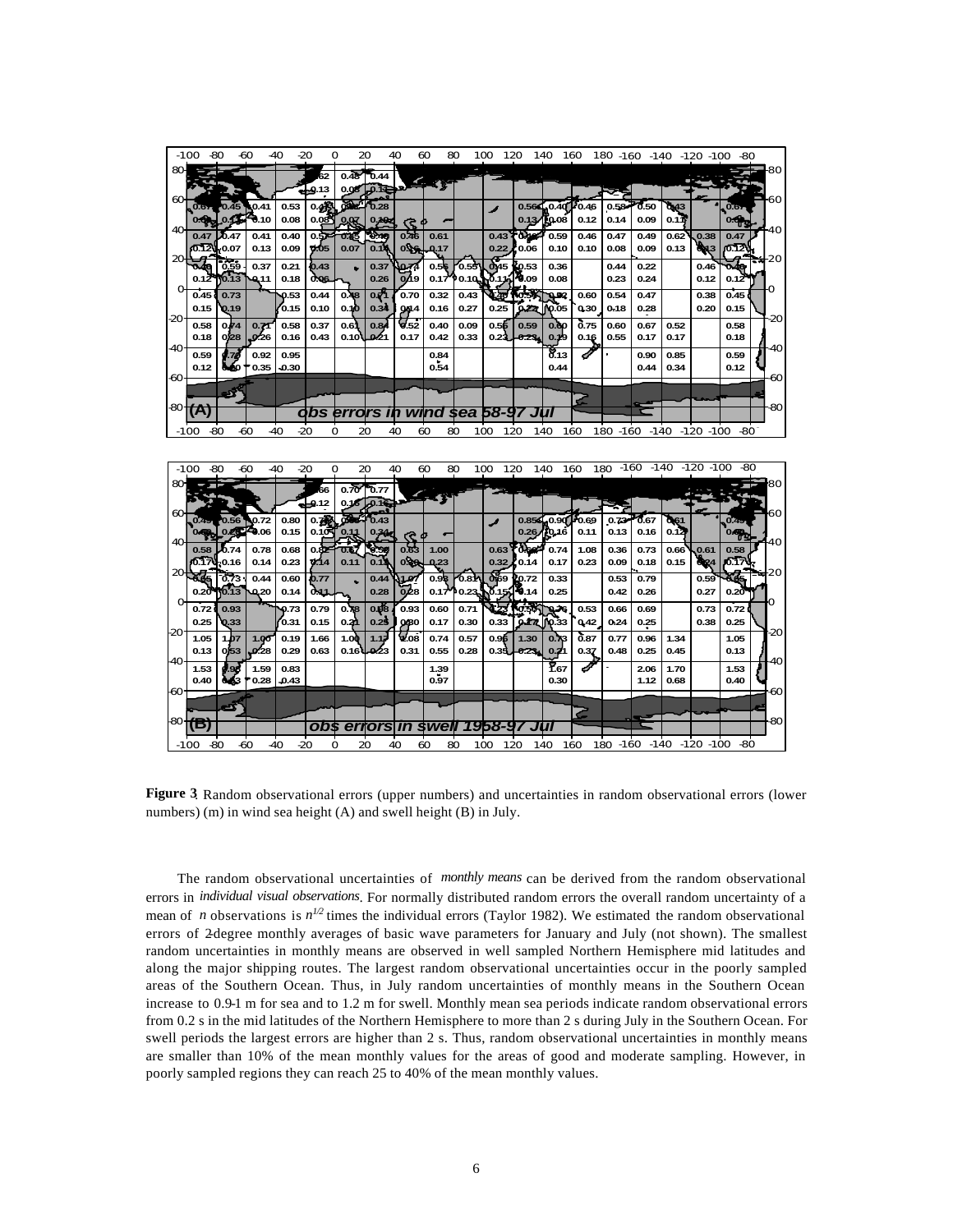Traditionally, the accuracy of night-time observatio ns is considered to be lower than those taken during day time. However, it is uncertain whether night time observations tend to underestimate or to overestimate the true sea state. In order to quantify this, we separated all observations into two subsets, corresponding to the presence or absence of day light. The latter was determined using the solar declinations derived from the actual coordinates, the Julian day and UTC time. For different regions the percentage of night time reports varies from a minimum of 30% to a maximum of 60%.

In general, there is no indication that night time estimates have higher observational errors than those taken during day time. For the well sampled regions day time errors are even higher. For instance, random errors in the wind sea height in the northwest Pacific during day time are on average 10 to 20% higher than during night. This can be explained by the observational practice during day time and night time. Assuming that at night time officers less frequently go out of bridge and estimate wave parameters on the basis of wind measurements ( *Gulev et al*. 2001), night time estimates may have reasonably less scatter in comparison to those taken during day time. Wave periods (not shown) demonstrate the same relationship between the random errors for day time and night time observations, which differ from each other within a range of 10 to 20%.

For the wave heights day minus night differences show primarily random patterns in all ocean basins for all seasons. For roughly half of the 2-degree boxes, the climatological differences are small, falling within  $\pm 0.1$  m. Only in July one can observe a systematic overestimation of day time estimates over the night time estimates in the off-shore regions of the east coast of South America and in the Arabian Sea. For wave periods day time estimates are slightly higher in the tropics and subtropics and smaller in the mid latitudes with the highest absolute differences ranging from 1 to 2 seconds. Thus, for wave height there is no systematic difference between day time and night time measurements. For periods night time observations report slightly higher values in mid latitudes and smaller values in the tropics.

### 6. ESTIMATION OF SAMPLING BIASES USING WAM WAVE HINDCAST

In order to estimate sampling biases and their possible impact on our climatology we used a 15-year wave hindcast performed with the WAM model, forced by ERA-15 winds (Sterl et al. 1998). For the comparison with the WAM model we re-processed the climatology for the period of the WAM hindcast (1979-1993). COADS provides between zero and several thousand of samples per month in a  $2x2^{\circ}$  box, while the WAM always gives 120 samples for a 30-day month. In order to quantify sampling biases, we simulated a VOS-like sampling of the WAM data. The WAM individual data were interpolated in space and time onto the VOS reports. If several VOS reports were available for the same time, the corresponding WAM wave parameters were repeated. Figure 4 shows differences between the regularly sampled and "undersampled" WAM climatology of SWH for January and July 1993, giving an estimate of biases associated with inadequate sampling. The largest differences between the "undersampled" and original WAM wave fields occur in the Southern Ocean, where the VOS sampling density is poor. Thus, SWH shows pronounced negative differences of 1.2 in the Southern Ocean and in the subpolar North Atlantic. July differences between the regularly sampled and "undersampled" WAM wave height show a remarkable underestimation of the VOS-like sampled SWH in the Southern Ocean with the largest differences of 0.8-1.3.

Figure 4 results from two effects of sampling on wind wave climatology. On one hand, it accounts for the random sampling error, which is associated with the actual number of samples used to derive the monthly mean. This so-called representativeness error has a *random* nature. On the other hand, this effect includes the *fair weather bias*, which is *not random*, and in general acts to decrease the wave heights, because ships tend to avoid stormy conditions. We also simulated VOS-like sampling density in WAM, using a random generator. For each month and 2°×2° box we randomly choose *n* model results, *n* being the number of VOS observations for that box and month. This process was repeated 20 times, yielding 20 estimates of differences δ<sub>i</sub>, i=1,...20, between monthly means from the full and the VOS-like *randomly* sampled WAM, respectively. The value  $\langle d_i^2 \rangle^{1/2}$ ,  $\langle \rangle$  being the averaging operator, gives an estimate of the monthly random sampling error. The random sampling errors for SWH, are smaller than those for wind sea. This results from swell having smaller short period synoptic and subsynoptic variability than does wind sea. In other words, adequate monthly averaging requires a smaller number of samples than it does for sea.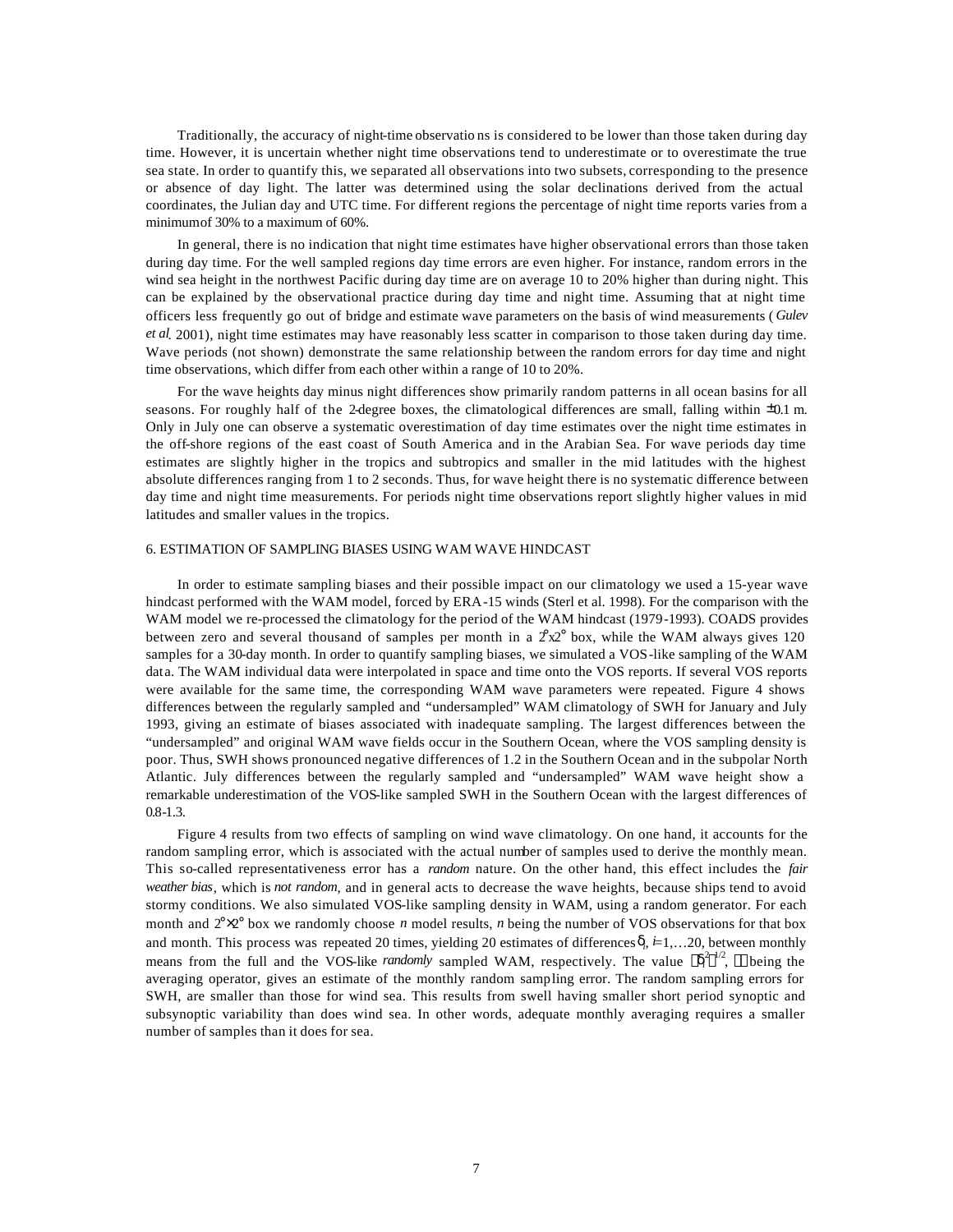



**Figure 4**. Differences (m) between original and VOS-like sampled WAM SWH in January 1993 (A) and July 1993 (B).

#### 7. COMPARISON OF VOS CLIMATOLOGY WITH SATELLITE DATA

Cotton and Carter (1994) calibrated the data from three *Ku*-band altimeters on GEOSAT, TOPEX/POSEIDON and ERS-1 against NDBC buoys and produced a global (from 72°N to 63°S) climatology of SWH, that now spans a period of more than fifteen years, beginning in 1985 with some gaps in 1989-1990. This product considerably less suffers from the sampling problems than the VOS data. Sampling is much higher than for VOS data, and the measurements are independent of other data sources. They may, however, be influenced by the uncertainties in the retrieval algorithms used. In order to intercompare our climatology with this product, we re-processed the fields of SWH for the period 1985-1997, excluding the months which were not provided with altimeter data in 1989- 1990. In general, altimeter SWHs are higher than those from VOS in areas of high waves and smaller in areas of low to moderate waves. In January altimeter SWH, is higher in the eastern subpolar and midlatitudinal North Atlantic and North Pacific and over the most of the Southern Ocean. Positive differences (VOS SWH is higher)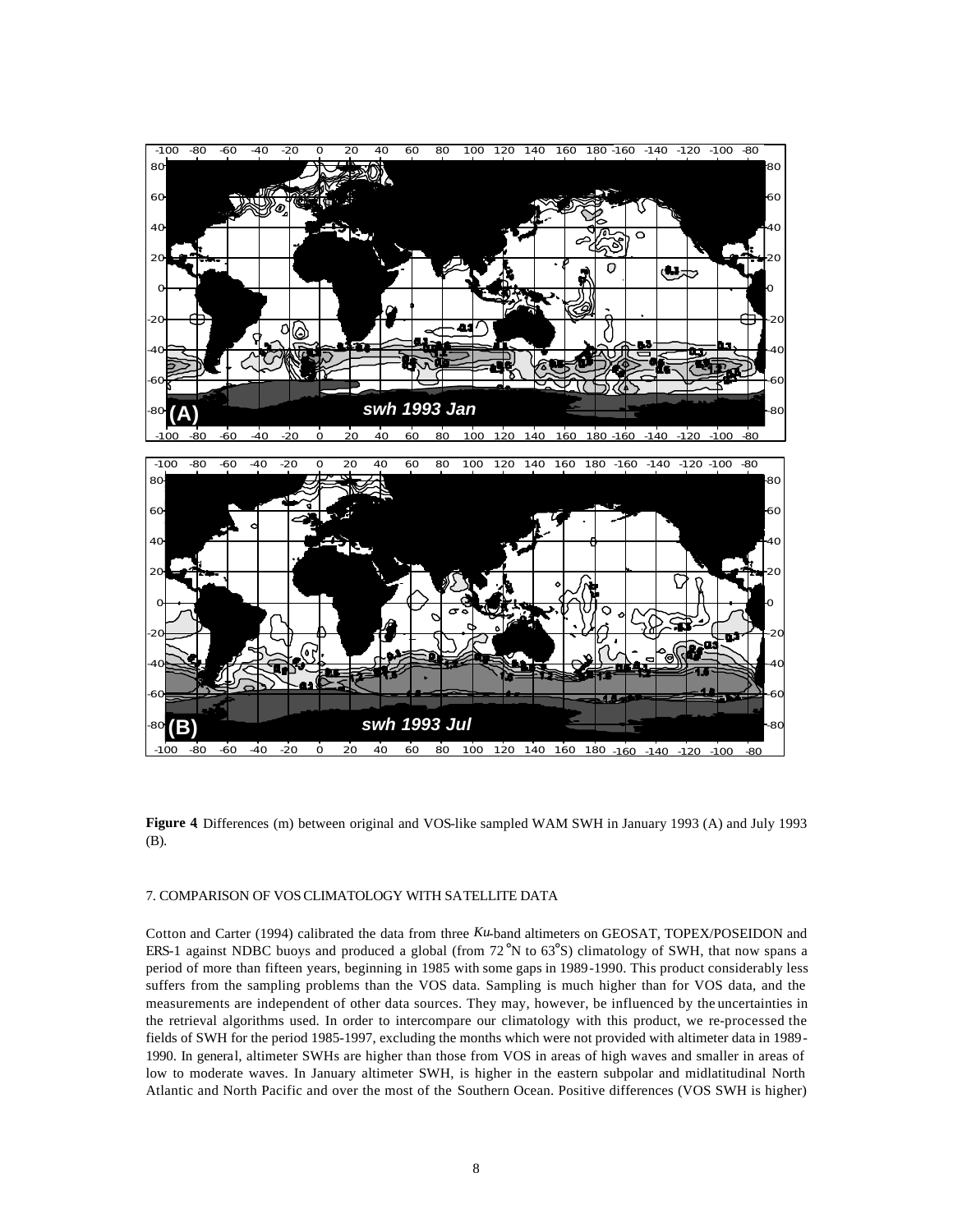are observed over most of the Northern Hemisphere in July and in the south tropics and subtropics in January. The magnitude of differences ranges within ±1 m for most regions. In the Southern Ocean the comparison should be considered with caution, because of the sampling uncertainty in the VOS data. As also the altimeter data contain sampling errors, it is difficult to estimate the sampling uncertainty in the VOS data with respect to the sampling provided by satellite altimeters in the same manner as we did for the model data. However, we can safely assume that in the Southern Ocean sampling density in satellite data is considerably better than in VOS, so that sampling is largely responsible for the "VOS minus altimeter" differences in this region.

#### 8. SUMMARY AND CONCLUSIONS

A global climatology of wave parameters for the period 1958-1997 has been derived from the visual wave data that are present in the COADS collection. A careful quality control has been performed, and known biases, resulting from the coding system and the observational practice, have been removed from the data. The least biased estimate of SWH from separate observations of wind sea and swell appears to be a combined estimate in which the square root of the sum of the squares of seas and swells is used when both are propagating approximately in the same direction, and the higher of the two components is used in all other cases. Random observational uncertainties have been estimated to be within 10-20% of the monthly mean values for most places. This allows to quantitatively discuss the climatology produced at least north of 40°S. Wave heights in our climatology are not influenced by the day-night bias. At the same time, wave periods show an overestimation of day time estimates in the tropics and subtropics and an underestimation in the mid latitudes, especially for the swell periods. Biases associated with inadequate sampling were quantified using WAM data. The highest sampling biases are found in the Southern Ocean, where wave heights are underestimated by 1-1.5 m due to the poor sampling density.

Our climatology represents the state of the art of VOS wave data analysis. In comparison to satellite products, the advantages of the VOS data are their long duration and the presence of independent estimates of sea and swell characteristics. In the mid latitudes and subtropics of the Northern Hemisphere our climatology is in good agreement with model and satellite-derived ones. In many areas of the Southern Ocean, however, our climatological fields are influenced by large random uncertainties and sampling errors, which result in high spatial noise and a general underestimation of wave parameters. This is especially true during the Southern Hemisphere winter, when the number of observations typically decreases by about 20-30%. Estimates of wave periods in the Southern Hemisphere are influenced by the sampling problem to a higher degree than the wave heights. Thus, all results based on VOS wave data for the Southern Ocean should be considered with great caution. This is a general problem of all climatologies of surface parameters and fluxes that are based on VOS observations (e.g., *da Silva et al*. 1994, *Josey et al*. 1999). In addition to the random observational and sampling uncertainties, wave periods suffer from systematic biases, which partly originate from the improper evaluation of the true period from the relative period.

Our climatology of wave parameters can be used for many purposes. It is useful for the assessments of climate variability in surface wave parameters in the Northern Hemisphere. VOS data allow to analyse variability in sea and swell separately and investigate the mechanisms of this variability. We have to note, that sampling biases can also affect patterns of interannual variability, especially for the regions where there were changes in sampling density over time. We are going to use our climatology for the computations of a new generation of wave statistics for the global ocean, that is important for marine carriers, naval architects and insurance companies. The currently used "Global wave statistics" of Hogben et al*.* (1986) is based on a limited amount of marine observations, and can be considerably improved using the present climatology. Estimates of climatological changes in different wave statistics can be particularly added.

*Acknowledgements*. We greatly appreciate discussions with Eva Bauer of PIK (Potsdam), Bernard Barnier of LEGI (Grenoble), Jean Bidlot of ECMWF (Reading), Roman Bortkovsky of MGO (St. Ptersburg), Vincent Cardone of Ocean Weather Inc. (Cos Cob), David Cotton, Peter Challenor of SOC (Southampton), Fred Dobson of BIO (Darthmouth), Lutz Hasse of IFM (Kiel), Andrew Laing of NIWA (Wellington), Val Swail of Environment Canada (Toronto). Individual COADS reports were made available by courtesy of Steve Worley of NCAR (Boulder) and Scott Woodruff of NOAA CDC (Boulder). We thank them both them for providing long-term reliable feedback in data management. This study is supported by the EU-INTAS grant 01-2206 and by Russian Ministry of Science and Technology under the "World Ocean National Programme".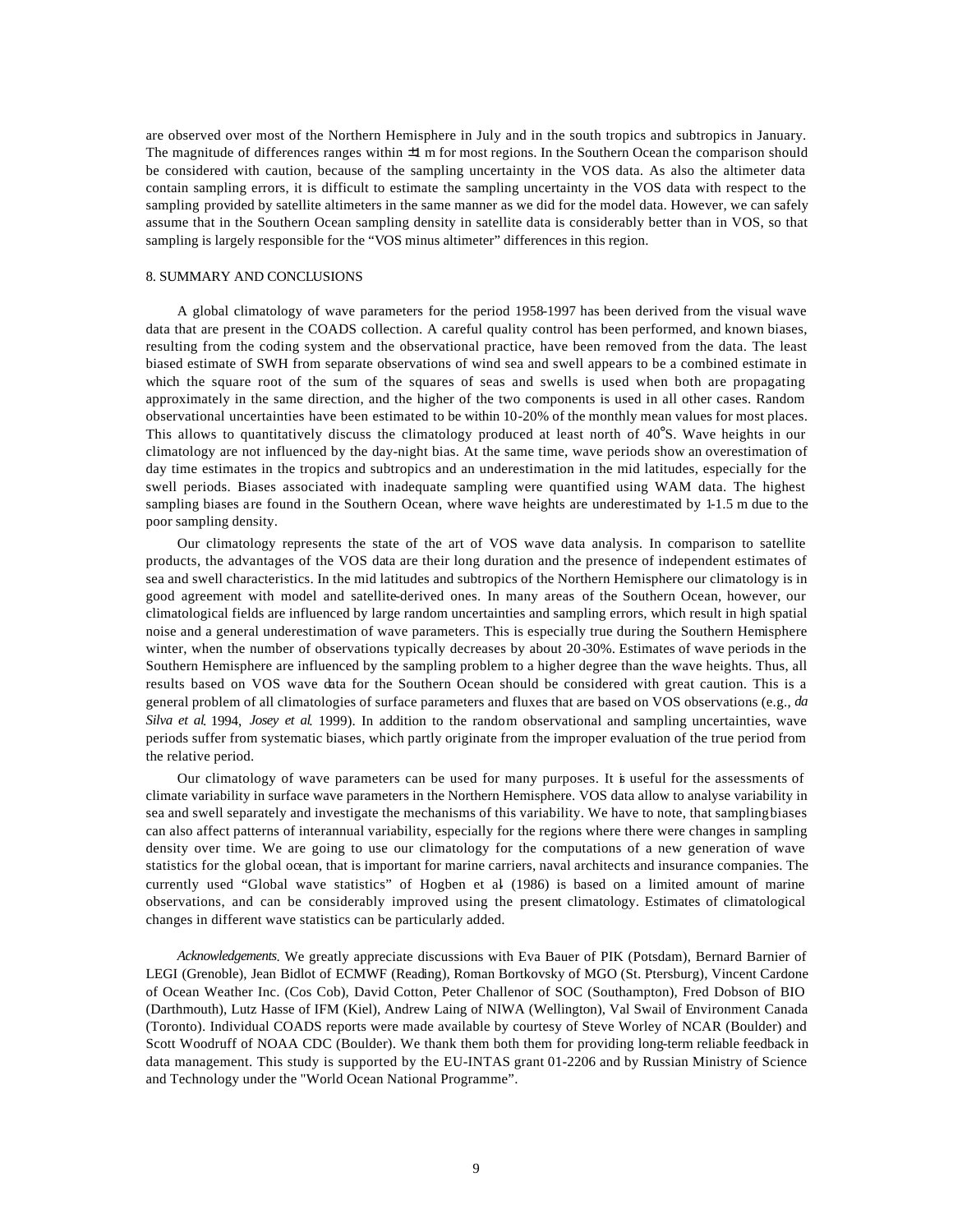#### **REFERENCES**

- Akima, H., A new method of interpolation and smooth curve fitting based on local procedures, 1970: *J. ACM*, **17**, 589-602.
- Barratt, M. J., 1991: Waves in the North East Atlantic. *UK Department of Energy Report OTI 90545*, HMSO, London, 16 pp. with 40 fig.
- Carter, D.J.T. 1982: Prediction of wave height and period for a constant wind velocity using the JONSWAP results, *Ocean Engng*., 9, 17-33.
- Cotton, P.D., and D.J.T. Carter, 1994: Cross-calibration of TOPEX, ERS-1, and GEOSAT wave heights. *J. Geophys. Res*., 99, C12, 25025-25033.
- Cox, A.T., and V.R. Swail, 2001: A global wave hindcast over the period 1958-1997: Validation and climatic assessment. J. Geophys. Res, 106, 2313-2329.
- da Silva, A.M., C.C. Young, and S.Levitus, 1994: *Atlas of surface marine data*. Volume 2, NOAA, Washington DC, 419 pp.
- Duchon, C.E., 1979: Lanczos filtering in one and two dimensions. *J. Appl. Meteor*. 18, 1016- 1022.
- Gulev, S.K., 1999: Comparison of COADS Release 1a winds with instrumental measurements in the North Atlantic. *J. Atmos. Ocean. Tech*., 16 133-145.
- Gulev, S.K., and L.Hasse, 1998: North Atlantic wind waves and wind stress fields from voluntary observing data. *J. Phys. Oceanogr*., 28, 1107-1130.
- Gulev, S.K., P.D. Cotton, and A.Sterl, 1998: Intercomparison of the North Atlantic wave climatology from in-situ, voluntary observing, satellite data and modelling. *Physics and Chemistry of the Earth*, 23, 5-6, 587-592.
- Gulev, S.K. and L. Hasse, 1999: Changes of wind waves in the North Atlantic over the last 30 years. *Int. J. Climatol.*, 19, 1091-1018.
- Gulev, S.K., V.Grigorieva, K.Selemenov, and O.Zolina, 2001: Ocean winds and waves from the VOS data: ways for evaluation. *WMO Guide for Marine Climatology*, Part II, World Meteorological Organization, Geneva, Switserland.
- Hogben. N., 1988: Experience from compilation of Global Wave Statistics. *Ocean Engng*., 15, 1- 31.
- Hogben,N. and Lumb, 1967: *Ocean Wave Statistics*. Ministry of Technology, HMSO, London, 263 pp.
- Hogben,N., N.M.C.Dacunha, and G.F.Oliver, 1986: *Global Wave Statistics*. Unwin Brothers, London, 661pp.
- Josey, S., E.K.Kent, and P.K.Taylor, 1999: New insights into the ocean heat budget closure problem from analysis of the SOC air-sea flux climatology. *J. Climate*, 12, 2856-2880.
- Kent, E. C., P. Challenor and P.K. Taylor, 1999: A Statistical Determination of the random errors present in VOS Meteorological reports. *J. Atmosph. Oceanic Tech.,* 16, 905-914.
- Korevaar, C.G., 1990: *North Sea Climate based on observations from ships and lightvessels*. Kluwer Academic Publishers, Dordrecht/Boston/London, 137 pp.
- Lanczos, C., 1956: *Applied analysis*. Prentice-Hall, 539 pp.
- Lindau,R., 1995: A new Beaufort equivalent scale. *Proceedings of the International COADS Winds Workshop*, Kiel, Germany,1994. Ed. H.Diaz,H.-J.Isemer, NOAA-ERL, IFM (Kiel),232-252.
- Naval Oceanography Command Detachment, 1981: *US Navy Marine Climatic Atlas of the World*, Asheville, N.C., 169 pp.
- NCAR, 1999: *Comprehensive Ocean-Atmosphere Data Set (COADS): Long Marine Reports / Fixed Marine Reports (LMR.6/LMRF.6)*. Release 1a Documentation. Available at NCAR, CO, USA.
- Paskausky, D., J.D.Elms, R.G.Baldwin, P.L.Franks, C.N.Williams, and K.G.Zimmerman, 1984: *Addendum to wing and wave summaries for selected U.S. coast guard operating areas*. NCDC NOAA, Asheville, N.C., 523 pp.